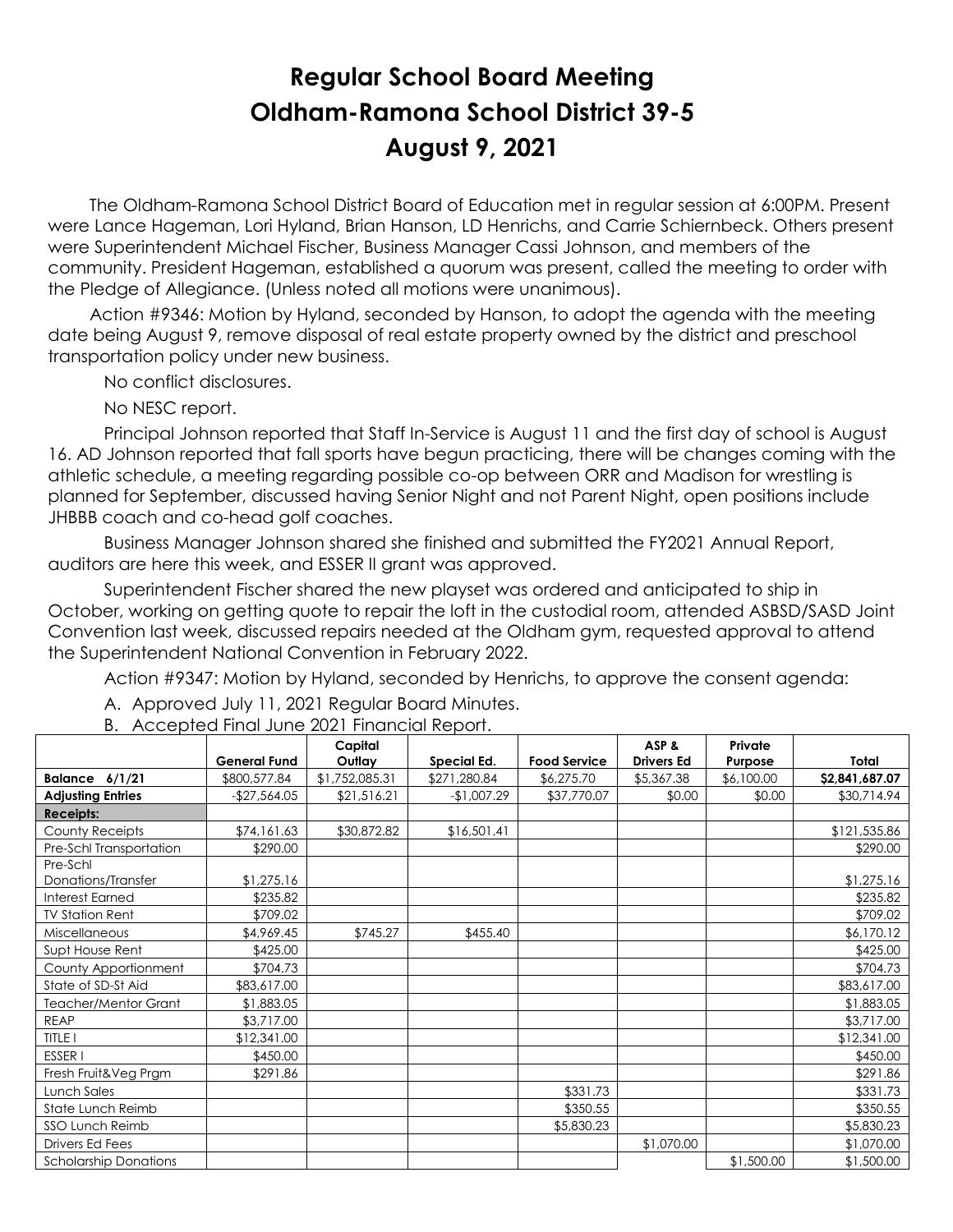| Commodities/Donated    |              |                |              | \$5,430.77  |            |            |                |
|------------------------|--------------|----------------|--------------|-------------|------------|------------|----------------|
| <b>Total Receipts</b>  | \$185,070.72 | \$31,618.09    | \$16,956.81  | \$11,943.28 | \$1,070.00 | \$1,500.00 | \$248,158.90   |
| Disbursements:         |              |                |              |             |            |            |                |
| Monthly Expenditures   | \$318,533.00 | \$13,130.94    | \$83,158.42  | \$51,375.72 | \$4,412.05 | \$100.00   | \$470,710.13   |
| <b>Balance 6/30/21</b> | \$639,551.51 | \$1,792,088.67 | \$204,071.94 | \$4,613.33  | \$2,025.33 | \$7,500.00 | \$2,649,850.78 |
|                        |              |                |              |             |            |            |                |
| #101<br>Cash--checking | \$417,315.86 | \$517,435.45   | \$187,800.35 | \$1,465.69  | \$959.58   | \$3,000.00 | \$1,127,976.93 |
| MMSavings #105         | \$311,667.95 | \$1,278,093.10 | \$65,522.06  | \$3,015.49  | \$1,065.75 | \$4,500.00 | \$1,663,864.35 |
| Petty Cash             | \$200.00     |                |              |             |            |            | \$200.00       |
| Imprest & Prepd        | \$17,192.00  |                | \$1,568.00   |             |            |            | \$18,760.00    |
| O/S Receivables        | \$59,638.45  | \$0.00         | \$0.00       | \$202.23    | \$0.00     | \$0.00     | \$59,840.68    |
| Less O/S Liabilities   | \$166,462.75 | \$3,439.88     | \$50,818.47  | \$70.08     | \$0.00     | \$0.00     | \$220,791.18   |
| <b>Balance 6/30/21</b> | \$639,551.51 | \$1,792,088.67 | \$204,071.94 | \$4,613.33  | \$2,025.33 | \$7,500.00 | \$2,649,850.78 |

| <b>Trust &amp; Agency Acct</b> |             |  |  |  |  |
|--------------------------------|-------------|--|--|--|--|
| Acct Bal 5/31/21               | \$46,768.88 |  |  |  |  |
|                                |             |  |  |  |  |
| <b>Total Receipts</b>          | 879.15      |  |  |  |  |
|                                |             |  |  |  |  |
| <b>Total Disbursements</b>     | 6.961.05    |  |  |  |  |
| <b>Balance 6/30/21</b>         | \$40.686.98 |  |  |  |  |

## C. Accepted July 2021 Financial Report.

|                             | <b>General Fund</b> | Capital<br>Outlay | Special Ed.  | <b>Food Service</b> | ASP&<br><b>Drivers Ed</b> | Private<br>Purpose | Total          |
|-----------------------------|---------------------|-------------------|--------------|---------------------|---------------------------|--------------------|----------------|
| 7/1/21<br><b>Balance</b>    | \$639,551.51        | \$1,792,088.67    | \$204,071.94 | \$4,613.33          | \$2,025.33                | \$7,500.00         | \$2,649,850.78 |
| <b>Adjusting Entries</b>    | \$2,686.52          | \$2,489.08        | \$1,331.29   |                     |                           |                    | \$6,506.89     |
| <b>Receipts:</b>            |                     |                   |              |                     |                           |                    |                |
| County Receipts             | \$31.18             | \$30.02           | \$16.03      |                     |                           |                    | \$77.23        |
| Interest Earned             | \$213.99            |                   |              |                     |                           |                    | \$213.99       |
| <b>TV Station Rent</b>      | \$716.43            |                   |              |                     |                           |                    | \$716.43       |
| <b>Miscellaneous</b>        | \$50.00             |                   |              |                     |                           |                    | \$50.00        |
| Supt House Rent             | \$425.00            |                   |              |                     |                           |                    | \$425.00       |
| County Apportionment        | \$812.18            |                   |              |                     |                           |                    | \$812.18       |
| State of SD-St Aid          | \$53,836.00         |                   |              |                     |                           |                    | \$53,836.00    |
| Sale of Surplus             | \$96.00             |                   |              |                     |                           |                    | \$96.00        |
| <b>Total Receipts</b>       | \$56,180.78         | \$30.02           | \$16.03      | \$0.00              | \$0.00                    | \$0.00             | \$56,226.83    |
| Disbursements:              |                     |                   |              |                     |                           |                    |                |
| <b>Monthly Expenditures</b> | \$73,072.67         | \$2,411.76        | \$429.65     | \$134.74            | \$0.00                    | \$0.00             | \$76,048.82    |
| <b>Balance 7/31/21</b>      | \$625,346.14        | \$1,792,196.01    | \$204,989.61 | \$4,478.59          | \$2,025.33                | \$7,500.00         | \$2,636,535.68 |

| #101<br>Cash--checking | \$342,719.48 | \$514,432.85   | \$147,575.24 | \$1,260.87   | \$959.58     | \$3,000.00   | \$1,009,948.02 |
|------------------------|--------------|----------------|--------------|--------------|--------------|--------------|----------------|
| MMSavings #105         | \$312,631.33 | \$1,278,093.10 | \$65,522.06  | \$3,015.49   | \$1,065.75   | \$4,500.00   | \$1,664,827.73 |
| Petty Cash             | \$200.00     |                |              |              |              |              | \$200.00       |
| Imprest & Prepd        | \$17,192.00  |                | \$1,568.00   |              |              |              | \$18,760.00    |
| O/S Receivables        | \$27,401.32  | <b>SO.00</b>   | \$0.00       | \$202.23     | \$0.00       | <b>SO.OO</b> | \$27,603.55    |
| Less O/S Liabilities   | S74.797.99   | \$329.94       | \$9,675.69   | <b>SO.00</b> | <b>SO.00</b> | <b>SO.OO</b> | \$84,803.62    |
| <b>Balance 7/31/21</b> | \$625,346.14 | \$1,792,196.01 | \$204,989.61 | S4.478.59    | \$2,025.33   | \$7,500.00   | \$2,636,535.68 |

| <b>Trust &amp; Agency Acct</b> |             |  |  |  |  |  |
|--------------------------------|-------------|--|--|--|--|--|
| Acct Bal 6/30/21               | \$40,686.98 |  |  |  |  |  |
| <b>Total Receipts</b>          | 2.423.82    |  |  |  |  |  |
| <b>Total Disbursements</b>     | 1.716.07    |  |  |  |  |  |
| <b>Balance 7/31/21</b>         | \$41,394.73 |  |  |  |  |  |

# D. Approved Final FY21 Bills.

Fund Number 10 GENERAL FUND<br>CENTURY BUSINESS LEASING INC. CENTURY BUSINESS LEASING INC. CENTURY BUSINESS LEASING INC.<br>
DAKOTA STATE UNIVERSITY 
DAKOTA STATE UNIVERSITY

DESCRIPTION TRANSPORTED ENGINEERATION COPIER LATERATION COPIER LATERATION COPIER LATERATION COPIER LATERATION OF DESCRIPTION OF DESCRIPTION O

Rental for Joint Meeting 6.2.21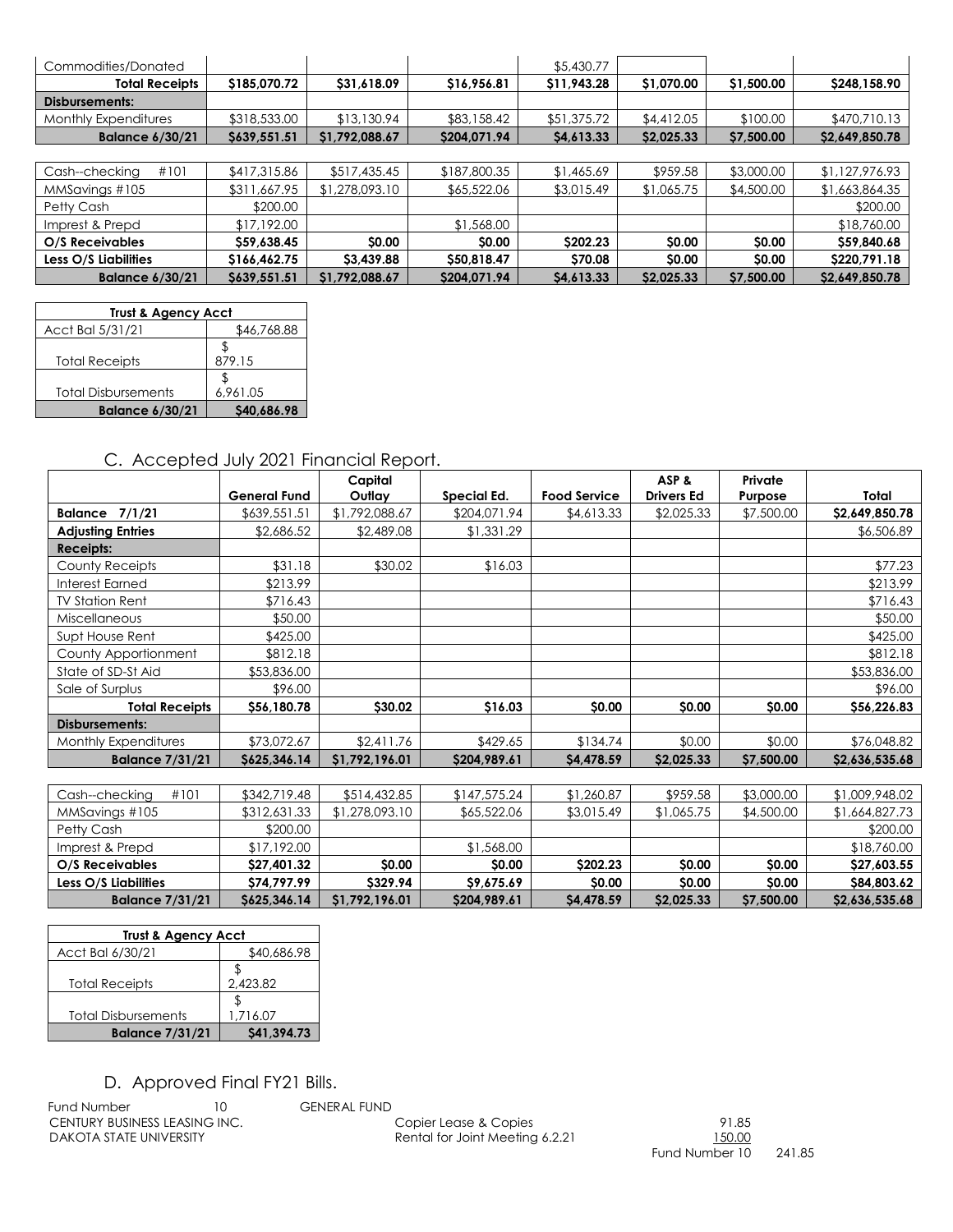| CENTURY BUSINESS LEASING INC. | Copier Lease & Copies | 329.94                |        |
|-------------------------------|-----------------------|-----------------------|--------|
|                               |                       | Fund Number 21        | 329.94 |
|                               |                       | Checking Account ID 1 | 571.79 |

## E. Approved August Bills.

| Fund Number                                                     | 10 | <b>GENERAL FUND</b>        |                                                  |                                         |           |
|-----------------------------------------------------------------|----|----------------------------|--------------------------------------------------|-----------------------------------------|-----------|
| ALLIANCE COMMUNICATIONS                                         |    |                            | Phone & Internet                                 | 130.00                                  |           |
| AMAZON/SYNCB                                                    |    |                            | supplies                                         | 51.92                                   |           |
| AUTOMATIC BUILDING CONTROLS, INC.                               |    |                            | Annual Fire Alarm System Contract                | 240.00                                  |           |
| <b>BUD'S CLEAN-UP SERVICE INC</b>                               |    |                            | Garbage                                          | 228.42                                  |           |
| COOKS WASTE PAPER & RECYCLING, INC                              |    |                            | <b>Dumpster Delivery</b>                         | 67.80                                   |           |
| COX ALIGNMENT & REPAIR, LLC                                     |    |                            | Bus#18 - Inspection & 2 tires                    | 480.00                                  |           |
| F & M OIL<br>HOUGHTON-MIFFLIN CO.                               |    |                            | refill diesel and gasoline<br>Go Math! workbooks | 2,157.29<br>1,325.30                    |           |
| IMPACT APPLICATIONS, INC.                                       |    |                            | Subscription SY22                                | 444.00                                  |           |
| <b>JOSH OLSON ELECTRIC, INC</b>                                 |    |                            | Lights on FB Field                               | 209.18                                  |           |
| KINGBROOK RURAL WATER SYSTEM, INC                               |    |                            | Water - Oldham                                   | 48.45                                   |           |
| KOLORWORKS PAINT & DEC. INC.                                    |    |                            | Paint for Bathroom                               | 38.99                                   |           |
| <b>LEADER PRINTING CO.</b>                                      |    |                            | ORR - SY22 Posters                               | 182.00                                  |           |
| <b>MADISON COMMUNITY HOSPITAL</b>                               |    |                            | DOT physical - AJ                                | 125.00                                  |           |
| <b>MADISON DAILY LEADER</b>                                     |    |                            | Subscription Renewal & Publish Minutes           | 348.04                                  |           |
| <b>MCI</b>                                                      |    |                            | Long Distance Phone                              | 65.12                                   |           |
| MID-AMERICAN ENERGY                                             |    |                            | Gas - Ramona                                     | 120.43                                  |           |
| NORTHEAST EDUCATIONAL SERVICES CO-OP                            |    |                            | August 2021 Services                             | 24.00<br>1,423.79                       |           |
| NORTHERN STATES POWER COMPANY, MINNESOTA<br>NORTHWESTERN ENERGY |    |                            | Electricity - Ramona<br>Gas - Oldham             | 57.15                                   |           |
| O-R CUSTODIAL ACCOUNT                                           |    |                            | Reimburse: July 2021 expenses                    | 167.20                                  |           |
| PROSTROLLO AUTO MALL                                            |    |                            | Car-Rotate Tires                                 | 26.72                                   |           |
| SCHOLASTIC INC                                                  |    |                            | Storyworks                                       | 140.09                                  |           |
| <b>SD TEACHER PLACEMENT</b>                                     |    |                            | SY22 - Teacher Placement website                 | 435.00                                  |           |
| SD UNITED SCHOOLS ASSOC                                         |    |                            | SY22 Dues                                        | 450.00                                  |           |
| SOUTHEAST AREA COOPERATIVE                                      |    |                            | Distance Learning SY22                           | 5,000.00                                |           |
| TELEPHONE SYSTEMS & SERVICE, INC.                               |    |                            | Iwatsu Phone & cord                              | 120.49                                  |           |
| <b>TOWN OF RAMONA</b>                                           |    |                            | Water - Ramona                                   | 471.50                                  |           |
| <b>TRAINING ROOM</b>                                            |    |                            | Athletic Tape & FB Field Paint                   | 456.35                                  |           |
|                                                                 |    |                            |                                                  | Fund Number 10                          | 15,034.23 |
| Fund Number                                                     | 21 | <b>CAPITAL OUTLAY FUND</b> |                                                  |                                         |           |
| HOUGHTON-MIFFLIN CO.                                            |    |                            | Guided Reading K-6, JillE Literacy Kit           | 12,438.00                               |           |
| <b>TIME MANAGEMENT SYSTEMS</b>                                  |    |                            | Timecards                                        | 27.30                                   |           |
|                                                                 |    |                            |                                                  | Fund Number 21                          | 12,465.30 |
|                                                                 |    |                            |                                                  |                                         |           |
| <b>Fund Number</b>                                              | 22 | SPECIAL EDUCATION FUND     |                                                  |                                         |           |
| AMAZON/SYNCB<br>SD DEPT OF HUMAN SERVICES                       |    |                            | <b>Book</b><br><b>HCBS - July 2021</b>           | 17.27<br>60.57                          |           |
| NORTHEAST EDUCATIONAL SERVICES CO-OP                            |    |                            | July 2021 Services                               | 2.058.06                                |           |
|                                                                 |    |                            |                                                  | Fund Number 22                          | 2,135.90  |
|                                                                 |    |                            |                                                  |                                         |           |
| Fund Number                                                     | 53 |                            | ENTERPRISE FUNDS--ASP & DRIVERS ED               |                                         |           |
| PROSTROLLO AUTO MALL                                            |    |                            | Remove Drivers Ed Brake                          | 86.00                                   |           |
|                                                                 |    |                            |                                                  | Fund Number 53<br>Checking Account ID 1 | 86.00     |
| <b>PCARD BILLS</b>                                              |    |                            |                                                  |                                         | 29,635.43 |
|                                                                 |    |                            |                                                  |                                         |           |
| Fund Number                                                     | 10 | <b>GENERAL FUND</b>        |                                                  |                                         |           |
| <b>ABEBOOKS</b>                                                 |    |                            | Anatomy & Physiology workbooks                   | 207.52                                  |           |
| AMAZON/SYNCB                                                    |    |                            | classroom supplies                               | 2,817.05                                |           |
| ARROWWOOD RESORT & CONF CNTR/CEDAR SHORE                        |    |                            | Lodging - Supt Conference                        | 253.50                                  |           |
| CASEY'S                                                         |    |                            | Staff Lunch                                      | 36.53                                   |           |
| <b>CENEX GAS STATION</b>                                        |    |                            | Gas                                              | 70.48<br>78.25                          |           |
| <b>COFFEECUP</b><br><b>CUBBYS</b>                               |    |                            | Gas<br>DVC & Supt Meetings                       | 29.85                                   |           |
| <b>CULVERS</b>                                                  |    |                            | Lunch - Supt Meeting                             | 7.72                                    |           |
| <b>HARDEES</b>                                                  |    |                            | Lunch - Supt Meeting                             | 10.30                                   |           |
| HILLYARD INC.                                                   |    |                            | custodial supplies                               | 944.17                                  |           |
| <b>HYVEE</b>                                                    |    |                            | appreciation treats                              | 25.53                                   |           |
| <b>INSECT LORE</b>                                              |    |                            | <b>Voucher for Caterpillars</b>                  | 21.99                                   |           |
| INSTRUMENTALIST CO., THE                                        |    |                            | Subscription Renewal SY22                        | 17.00                                   |           |
| KOLORWORKS PAINT & DEC. INC.                                    |    |                            | Paint for Bathroom                               | 120.63                                  |           |
| LEWIS DRUG INC.                                                 |    |                            | lightbulbs                                       | 27.96                                   |           |
| LOWE'S                                                          |    |                            | custodial supplies                               | 19.96                                   |           |
| MUSIC IN MOTION                                                 |    |                            | Music Play Subscription SY22                     | 174.95                                  |           |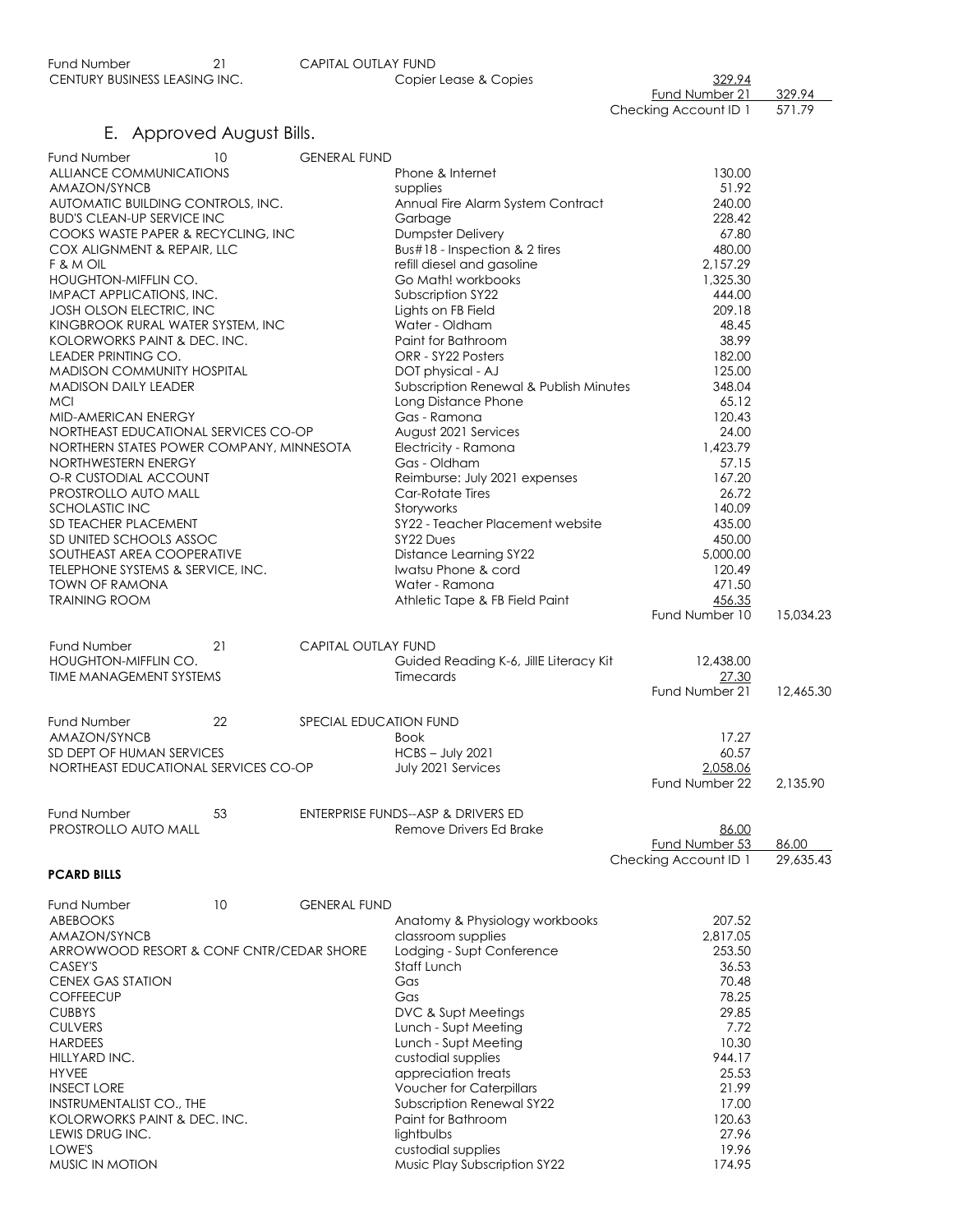| 8.232.93<br>Fund Number 10<br>21<br><b>Fund Number</b><br><b>CAPITAL OUTLAY FUND</b><br>PEARSON EDUCATION INC.<br>DRA Kit<br>435.00<br>PERMA-BOUND<br>115.94<br>Library Books<br>Fund Number 21<br>550.94<br>22<br><b>Fund Number</b><br>SPECIAL EDUCATION FUND<br>AMAZON/SYNCB<br>202.79<br>2-drawer file cabinet, supplies<br>RICHARDS INVESTMENTS INC. dba Hands-on Tasks<br>518.05<br>Job Training Task Kits<br><b>SAM'S CLUB</b><br>4-tier wire shelf<br>39.98<br><b>SCHOOL SPECIALTY</b><br>189.77<br>classroom supplies<br><b><i>TEACHER DIRECT</i></b><br>346.12<br>classroom supplies<br>27.99<br><b>TEACHERS PAY TEACHERS</b><br>classroom resources<br>1,324.70<br>Fund Number 22 | ONE STOP GAS STATION<br><b>PIZZA RANCH</b><br><b>REALLY GOOD STUFF, LLC</b><br>ROCHESTER 100 INC.<br><b>SCHEELS</b><br><b>SCHOOL SPECIALTY</b><br><b>SUNSHINE FOODS</b><br>TEACH AND SING INC (dba HeidiSongs)<br><b>TEACHER CREATED RESOURCES</b><br><b><i>TEACHER DIRECT</i></b><br><b>TEACHERS PAY TEACHERS</b><br><b>TIMMONS MARKET</b><br><b>US POSTAL SERVICE</b><br><b>VALOREBOOKS</b><br>WOODWIND & BRASSWIND<br>ZANER-BLOSER |  | Meeting<br><b>Staff Meeting</b><br>classroom supplies<br><b>Communication Folders</b><br>athletic balls<br>classroom supplies<br><b>Hospitality Supplies</b><br>Video Subscription SY22<br>classroom supplies<br>classroom supplies<br>classroom resources<br>aas<br>postage<br>Anatomy & Physiology workbook<br>keyboard stand<br>Handwriting workbooks | 18.52<br>51.34<br>104.50<br>163.35<br>461.00<br>269.10<br>30.08<br>99.99<br>226.77<br>98.24<br>1,549.01<br>91.30<br>9.60<br>89.36<br>26.61<br>80.77 |           |
|----------------------------------------------------------------------------------------------------------------------------------------------------------------------------------------------------------------------------------------------------------------------------------------------------------------------------------------------------------------------------------------------------------------------------------------------------------------------------------------------------------------------------------------------------------------------------------------------------------------------------------------------------------------------------------------------|---------------------------------------------------------------------------------------------------------------------------------------------------------------------------------------------------------------------------------------------------------------------------------------------------------------------------------------------------------------------------------------------------------------------------------------|--|----------------------------------------------------------------------------------------------------------------------------------------------------------------------------------------------------------------------------------------------------------------------------------------------------------------------------------------------------------|-----------------------------------------------------------------------------------------------------------------------------------------------------|-----------|
|                                                                                                                                                                                                                                                                                                                                                                                                                                                                                                                                                                                                                                                                                              |                                                                                                                                                                                                                                                                                                                                                                                                                                       |  |                                                                                                                                                                                                                                                                                                                                                          |                                                                                                                                                     |           |
|                                                                                                                                                                                                                                                                                                                                                                                                                                                                                                                                                                                                                                                                                              |                                                                                                                                                                                                                                                                                                                                                                                                                                       |  |                                                                                                                                                                                                                                                                                                                                                          |                                                                                                                                                     |           |
|                                                                                                                                                                                                                                                                                                                                                                                                                                                                                                                                                                                                                                                                                              |                                                                                                                                                                                                                                                                                                                                                                                                                                       |  |                                                                                                                                                                                                                                                                                                                                                          |                                                                                                                                                     |           |
|                                                                                                                                                                                                                                                                                                                                                                                                                                                                                                                                                                                                                                                                                              |                                                                                                                                                                                                                                                                                                                                                                                                                                       |  |                                                                                                                                                                                                                                                                                                                                                          |                                                                                                                                                     |           |
|                                                                                                                                                                                                                                                                                                                                                                                                                                                                                                                                                                                                                                                                                              |                                                                                                                                                                                                                                                                                                                                                                                                                                       |  |                                                                                                                                                                                                                                                                                                                                                          | Checking Account ID 1                                                                                                                               | 10.108.57 |

 Action #9348: Motion by Schiernbeck, seconded by Hanson to approve and adopt the following proposed supplemental budget to the 2020-2021 fiscal year.

|                  | <b>FOOD SERVICE</b>          | Original<br><b>Budget</b> | Revised<br><b>Budget</b>    | <b>Difference</b> |
|------------------|------------------------------|---------------------------|-----------------------------|-------------------|
| Appropriations   |                              |                           |                             |                   |
| 2562-114         | Salaries                     | \$38,000                  | \$42,000                    | $+4000$           |
| 2562-210         | Social Security/Medicare     | \$3000                    | \$3080                      | $+80$             |
| 2562-220         | Retirement                   | \$2300                    | \$2420                      | $+120$            |
| 2562-319         | <b>Professional Services</b> | \$2000                    | \$5000                      | $+3000$           |
| 2562-461         | Cost of Sales Purchased      | \$30,000                  | \$55,500                    | $+25,500$         |
| 2562-910         | Depreciation                 | \$7700                    | \$13,400                    | +5700             |
|                  |                              |                           | <b>Total Appropriations</b> | \$38,400.00       |
| Means of Finance |                              |                           |                             |                   |
| 1690             | Misc Revenue                 | \$0                       | \$5200                      | $+5200$           |
| 4129             | <b>CRF</b>                   | \$0                       | \$1000                      | $+1000$           |
| 4151             | Other Grants                 | \$0                       | \$800                       | $+800$            |
| 4810             | Federal Reimbursement        | \$46,300                  | \$54,000                    | +7700             |
| 5100             | Unobligated Cash             | \$0                       | \$23,700                    | $+23.700$         |
|                  |                              |                           | Total Means of Finance      | \$38,400.00       |

 Superintendent Fischer shared the tenants were given 30-days notice. In early September cleaning and any necessary repairs will be completed before the property is appraised to prepare for sale of property located at 151 W 3rd Street.

 Action #9349: Motion by Hyland, seconded by Henrichs to approve FY2022 meal prices as follows: Adult Breakfast \$2.35, Adult Lunch \$4.05, Extra Milk \$0.35, Seconds \$1.50.

 Action #9350: Motion by Hanson, seconded by Hyland to accept FYE2021 Annual Report as submitted to DOE.

 Action #9351: Motion by Henrichs, seconded by Hanson to approve the FY2022 budget as follows:

> **Oldham-Ramona School District #39-5 PUBLISHED BUDGET FOR FISCAL YEAR 2022**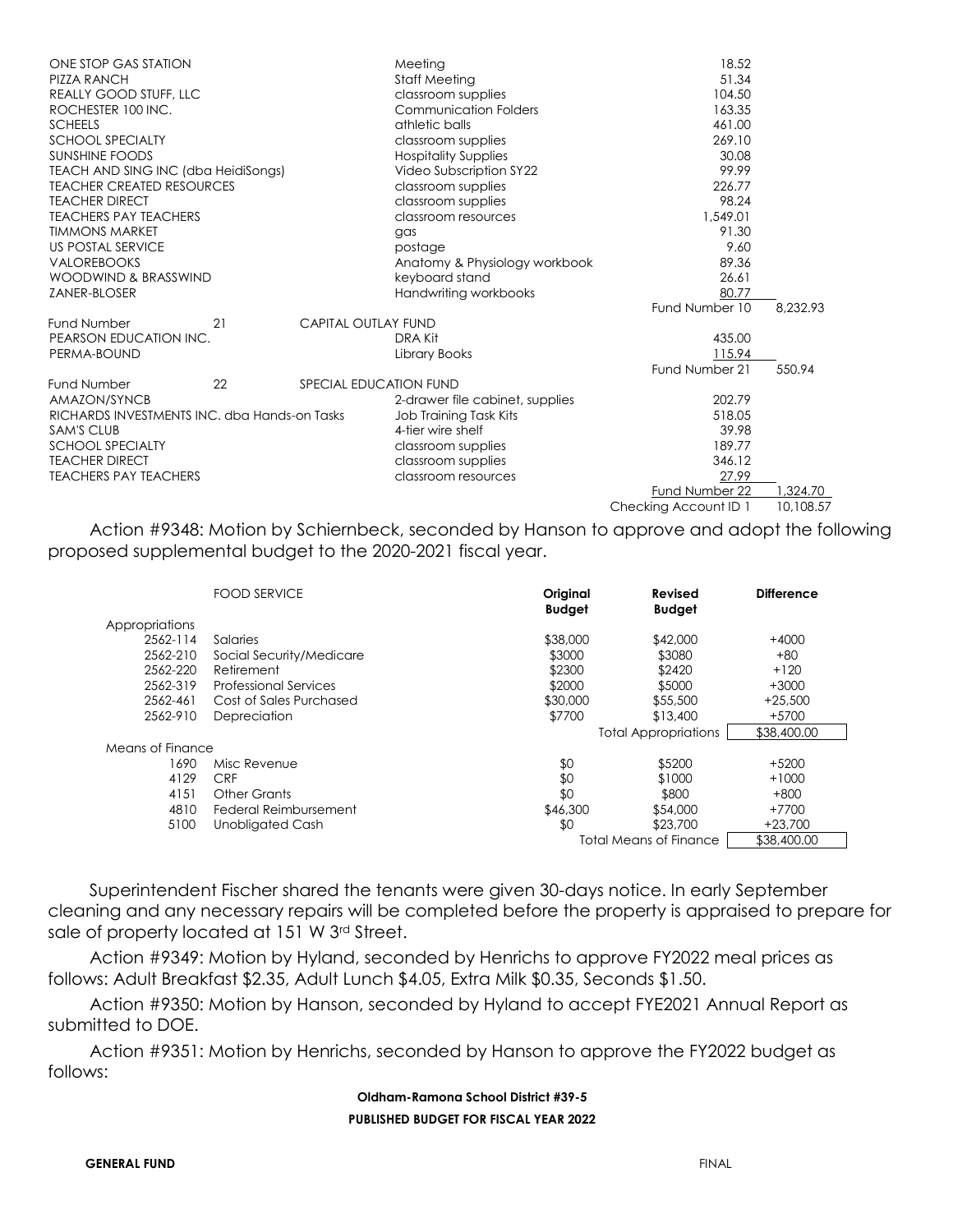| Appropriations                                   |                                             | 2021-22     |             |
|--------------------------------------------------|---------------------------------------------|-------------|-------------|
| Instruction:                                     | Elementary/Colony                           | \$515,919   |             |
|                                                  | Middle School                               | \$150,400   |             |
|                                                  | Secondary                                   | \$324,370   |             |
|                                                  | Pre-School                                  | \$28,650    |             |
|                                                  | Title I (& REAP)                            | \$54,070    |             |
|                                                  | <b>Total General Fund Instruction:</b>      | \$1,073,409 |             |
| Support Services:                                | <b>Other Guidance Services</b>              | \$43,354    |             |
|                                                  | <b>Health Services</b>                      | \$2,450     |             |
|                                                  | College Credit                              | \$7,950     |             |
|                                                  | Library                                     | \$550       |             |
|                                                  | Technology                                  | \$21,780    |             |
|                                                  | Election                                    | \$700       |             |
|                                                  | Legal Services                              | \$3,000     |             |
|                                                  | Audit                                       | \$9,600     |             |
|                                                  | <b>Board of Education</b>                   | \$33,395    |             |
|                                                  | Office of Superintendent                    | \$144,410   |             |
|                                                  | Executive Administrative Services--PLEC     | \$200       |             |
|                                                  | Office of Principal                         | \$80,530    |             |
|                                                  | Other Support Service--qtrly medicaid admin | \$300       |             |
|                                                  | <b>Business Office</b>                      | \$72,745    |             |
|                                                  | <b>Operations &amp; Maintenance</b>         | \$198,990   |             |
|                                                  | Pupil Transportation                        | \$98,455    |             |
|                                                  | Food Preparation/Dispensing-FFVP Grant      | \$4,200     |             |
|                                                  | <b>Total Support Services:</b>              | \$722,609   |             |
| Co-Curricular:                                   | <b>Boys Basketball</b>                      | \$15,220    |             |
|                                                  | Football                                    | \$8,190     |             |
|                                                  | <b>Girls Basketball</b>                     | \$8,775     |             |
|                                                  | Volleyball                                  | \$16,580    |             |
|                                                  | Activities Travel/State Events              | \$3,350     |             |
|                                                  | <b>Athletic Director</b>                    | \$9,920     |             |
|                                                  | Track & Cross Country                       | \$10,070    |             |
|                                                  | Cheerleading                                | \$150       |             |
|                                                  | Golf                                        | \$5,810     |             |
|                                                  | Oral Interp/School Plays                    | \$9,711     |             |
|                                                  | Yearbook Advisor                            | \$2,865     |             |
|                                                  | <b>Student Council</b>                      | \$1,168     |             |
|                                                  | Pop Machine/Concessions Supervisor          | \$14,181    |             |
|                                                  | <b>Total Co-Curricular:</b>                 | \$105,990   |             |
| <b>Contingency Fund</b>                          |                                             | \$10,242    |             |
| <b>Operating Transfers Out (for Driver's Ed)</b> |                                             | \$31,450    |             |
|                                                  | <b>TOTAL GENERAL FUND EXPENDITURES</b>      |             | \$1,943,700 |
| <b>Means of Finance</b>                          |                                             | 2021-22     |             |
| Local:                                           | County-- Taxes                              | \$793,750   |             |
|                                                  | Prior Years Tax                             | \$6,237     |             |
|                                                  | Gross Receipts Tax                          | \$46,000    |             |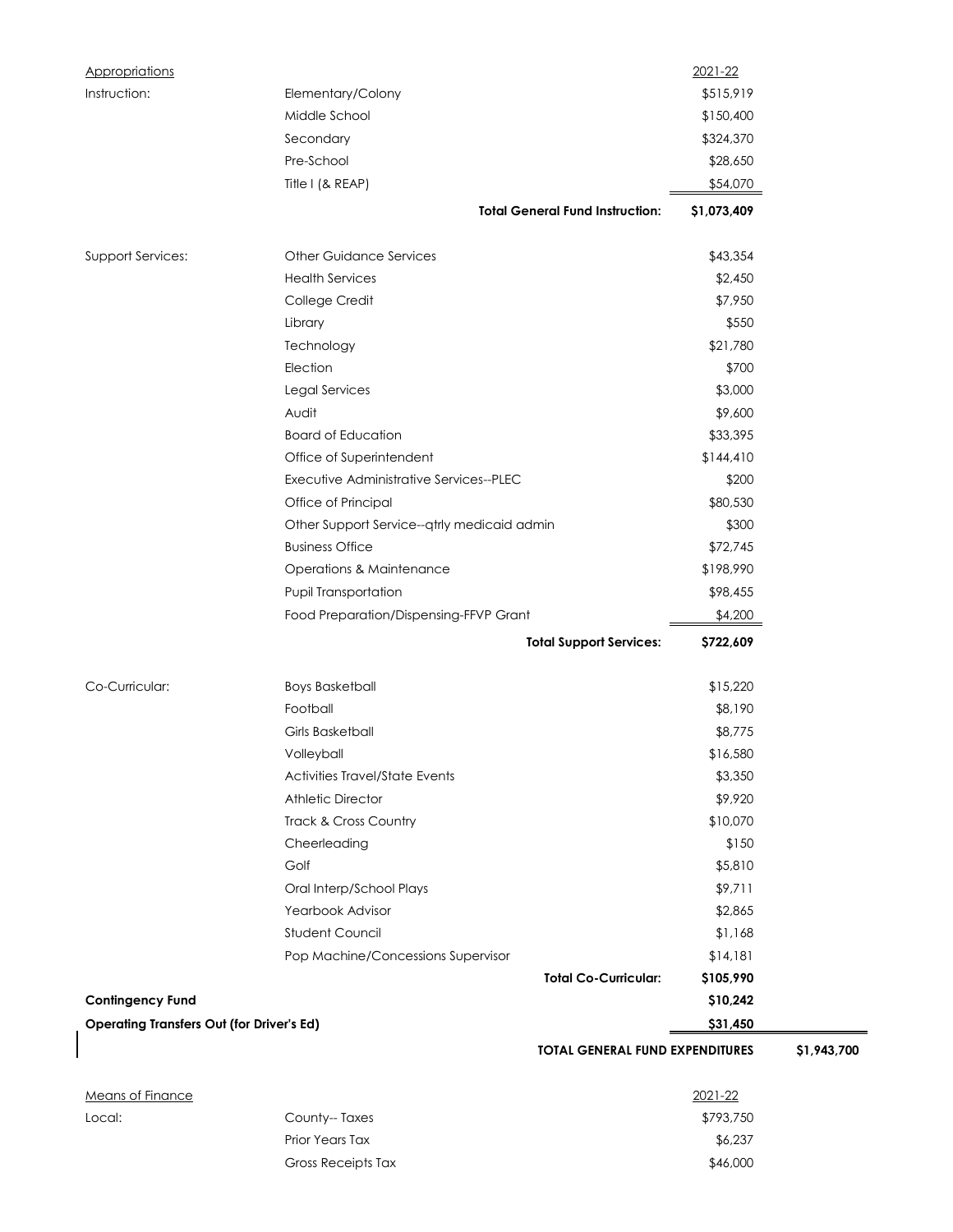|                                                        | Penalties & Interest                            |                                    | \$2,000   |             |
|--------------------------------------------------------|-------------------------------------------------|------------------------------------|-----------|-------------|
|                                                        | Misc. Fees - PreK Transportation, Computer Fees |                                    | \$36,500  |             |
|                                                        | Interest                                        |                                    | \$5,000   |             |
|                                                        | Admissions                                      |                                    | \$8,000   |             |
|                                                        | Rent - Facility & House                         |                                    | \$1,500   |             |
|                                                        | <b>TV Station Rent</b>                          |                                    | \$8,500   |             |
|                                                        | Medicaid Administration Reimbursement           |                                    | \$5,000   |             |
|                                                        |                                                 | <b>Total Local:</b>                | \$912,487 |             |
| County:                                                | County Apportionment                            |                                    | \$8,500   |             |
|                                                        | Revenue in Lieu of Taxes                        |                                    | \$1,500   |             |
|                                                        |                                                 | <b>Total County:</b>               | \$10,000  |             |
| State:                                                 | State Aid & One Time Money                      |                                    | \$615,500 |             |
|                                                        | State Apportionment                             |                                    | \$14,000  |             |
|                                                        | <b>Teacher Mentor Grant</b>                     |                                    | \$5,000   |             |
|                                                        | <b>Bank Franchise Tax</b>                       |                                    | \$17,000  |             |
|                                                        |                                                 | <b>Total State:</b>                | \$651,500 |             |
| Federal:                                               | Fresh Fruit & Veg Program Grant                 |                                    | \$4,000   |             |
|                                                        | Federal Wetland                                 |                                    | \$3,500   |             |
|                                                        | ESSER II                                        |                                    | \$39,818  |             |
|                                                        | Title I                                         |                                    | \$34,997  |             |
|                                                        | Title IV                                        |                                    | \$10,000  |             |
|                                                        | <b>REAP</b>                                     |                                    | \$7,599   |             |
|                                                        |                                                 | <b>Total Federal:</b>              | \$99,914  |             |
| <b>Surplus Funds</b>                                   |                                                 |                                    | \$104,799 |             |
| Transfer from Capital Outlay to Gen Fund (Flexibility) |                                                 |                                    | \$115,000 |             |
| <b>Sale of Surplus Property</b>                        |                                                 |                                    | \$50,000  |             |
|                                                        |                                                 | <b>TOTAL GENERAL FUND REVENUES</b> |           | \$1,943,700 |

#### **CAPITAL OUTLAY FUND**

Appropriations:

|                                                | 2021-22   |
|------------------------------------------------|-----------|
| Elementary/Colony                              | \$136,000 |
| Middle School                                  | \$47,229  |
| Secondary                                      | \$92,082  |
| Library                                        | \$1,000   |
| Technology                                     | \$24,500  |
| Office of the Supt                             | \$1,500   |
| Principal                                      | \$500     |
| Other Fiscal Services                          | \$10,000  |
| Operations/Maintenance                         | \$185,000 |
| Pupil Transportation-vehicle purchases/repairs | \$92,000  |
| Debt Service-CO Certificate                    | \$4,500   |
| Co-Curricular--uniforms/equipment              | \$10,000  |
| Contingency                                    | \$10,689  |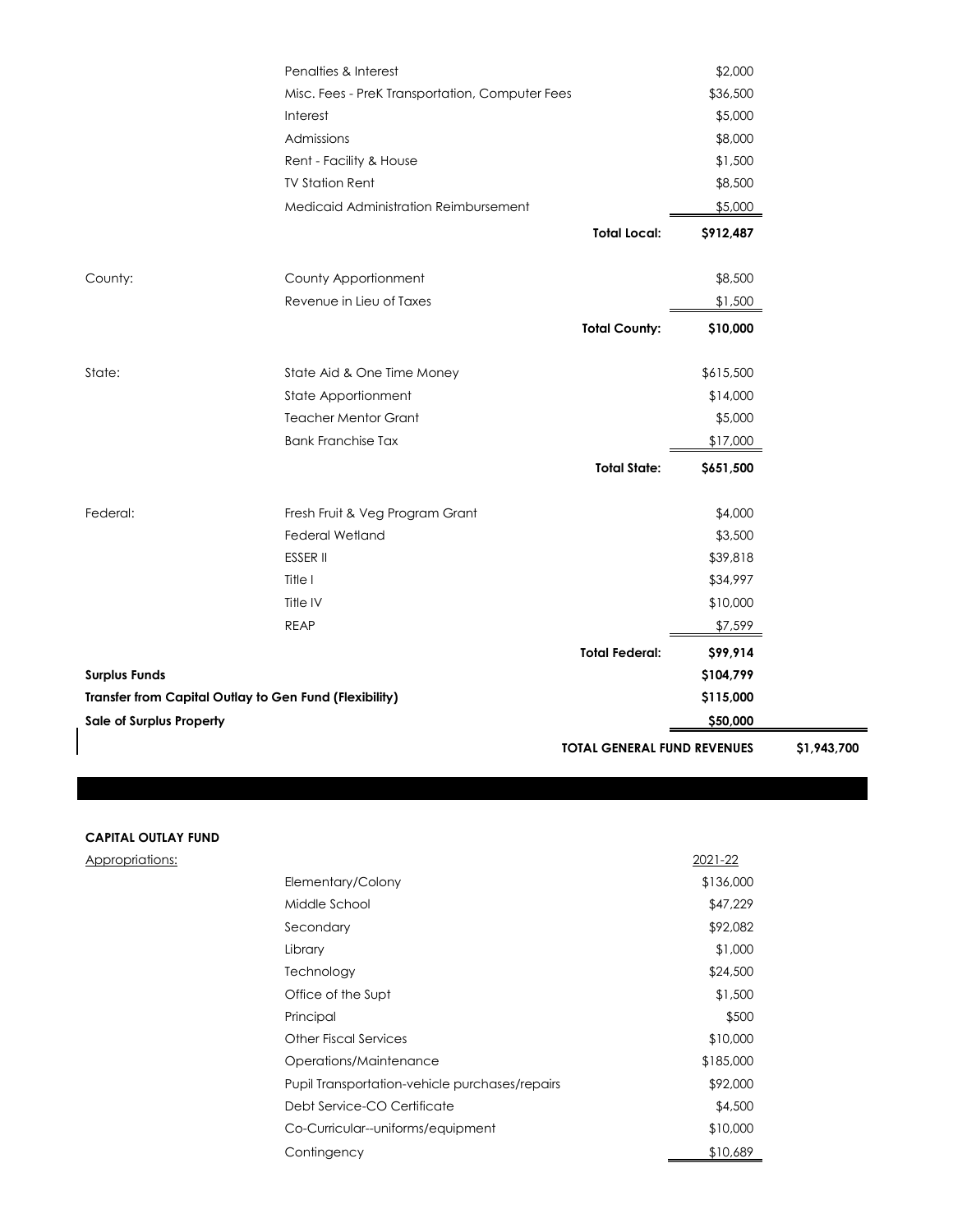|                                                            |                                          | <b>Total Expenditures</b>                        | \$615,000            |           |
|------------------------------------------------------------|------------------------------------------|--------------------------------------------------|----------------------|-----------|
| Transfer from Capital Outlay to Gen Fund (45% Flexibility) |                                          |                                                  | \$115,000            |           |
|                                                            |                                          | TOTAL CAPITAL OUTLAY FUND EXPENDITURES           |                      | \$730,000 |
|                                                            |                                          |                                                  |                      |           |
| <b>Means of Finance:</b><br>Local:                         | County Taxes                             |                                                  | 2021-22<br>\$626,000 |           |
|                                                            | Prior Years Tax Revenue                  |                                                  | \$3,982              |           |
|                                                            | Penalties & Interest                     |                                                  | \$1,000              |           |
| Federal:                                                   | <b>Federal Wetlands</b>                  |                                                  | \$2,500              |           |
|                                                            | SRSA Grant                               |                                                  | \$26,082             |           |
|                                                            | <b>ESSER II</b>                          |                                                  | \$60,000             |           |
|                                                            | <b>REAP</b>                              |                                                  | \$6,229              |           |
| <b>Surplus Funds</b>                                       |                                          |                                                  | \$4,207              |           |
|                                                            |                                          | <b>TOTAL CAPITAL OUTLAY FUND REVENUES</b>        |                      | \$730,000 |
|                                                            |                                          |                                                  |                      |           |
|                                                            |                                          |                                                  |                      |           |
|                                                            |                                          |                                                  |                      |           |
| <b>SPECIAL EDUCATION FUND</b>                              |                                          |                                                  |                      |           |
| Appropriations:                                            |                                          |                                                  | 2021-22              |           |
|                                                            | Special Programs                         |                                                  | \$136,000            |           |
|                                                            | Program-students with severe disability  |                                                  | \$41,950             |           |
|                                                            | Residential Program-AH                   |                                                  | \$105,000            |           |
|                                                            | Early Childhood                          |                                                  | \$1,600              |           |
|                                                            | Guidance--NESC                           |                                                  | \$300                |           |
|                                                            | Psychological Services--NESC             |                                                  | \$2,750              |           |
|                                                            | Speech Therapy--NESC                     |                                                  | \$4,800              |           |
|                                                            | Physical Therapy--NESC                   |                                                  | \$1,200              |           |
|                                                            | Occupational Therapy--NESC               |                                                  | \$2,200              |           |
|                                                            | Administrative Costs--NESC               |                                                  | \$22,000             |           |
|                                                            | Developmentally Delayed                  |                                                  | \$1,000              |           |
|                                                            | Other Special Ed Costs                   |                                                  | \$130,000            |           |
|                                                            | Contingency                              |                                                  | \$10,000             |           |
|                                                            |                                          | <b>TOTAL SPECIAL EDUCATION FUND EXPENDITURES</b> |                      | \$458,800 |
|                                                            |                                          |                                                  |                      |           |
| Means of Finance:                                          |                                          |                                                  |                      |           |
| Local:                                                     | County--Taxes                            |                                                  | \$385,000            |           |
|                                                            | Prior Years Taxes                        |                                                  | \$1,758              |           |
|                                                            | Penalties & Interest                     |                                                  | \$400                |           |
|                                                            | Medicaid Admin Receipts<br>Other Revenue |                                                  | \$1,000              |           |
| Federal:                                                   | <b>Federal Wetlands</b>                  |                                                  | \$7,000<br>\$1,000   |           |
|                                                            |                                          |                                                  |                      |           |
| <b>Surplus Funds</b>                                       |                                          |                                                  | \$62,642             |           |
|                                                            |                                          |                                                  |                      | \$458,800 |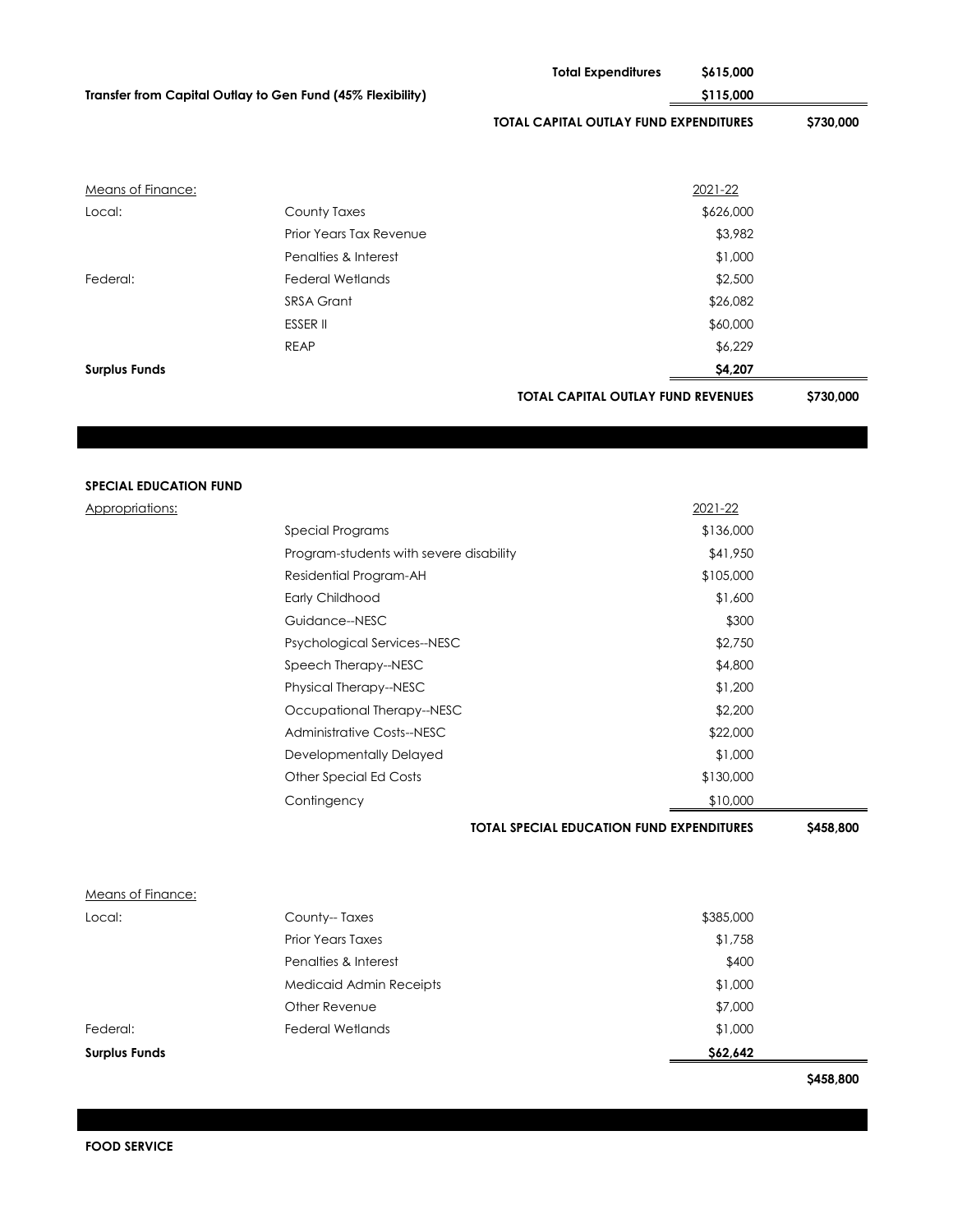| Appropriations:                               |                                      | 2021-22                                              |    |           |
|-----------------------------------------------|--------------------------------------|------------------------------------------------------|----|-----------|
|                                               | Food Service                         | \$134,000                                            |    |           |
|                                               |                                      | <b>TOTAL FOOD SERVICE FUND EXPENDITURES</b>          |    | \$134,000 |
| Means of Finance:                             |                                      |                                                      |    |           |
|                                               | Sales to Pupils/Adults               | \$36,000                                             |    |           |
|                                               | State Reimbursement                  | \$1,000                                              |    |           |
|                                               | Federal Reimbursement                | \$67,000                                             |    |           |
|                                               | Commodities                          | \$30,000                                             |    |           |
| <b>Transfer from Gen Fund to Food Service</b> |                                      |                                                      |    |           |
|                                               |                                      | <b>TOTAL FOOD SERVICE FUND REVENUES</b>              |    | \$134,000 |
|                                               |                                      |                                                      |    |           |
| OTHER ENTERPRISE (DRIVERS ED)                 |                                      |                                                      |    |           |
| Appropriations:                               |                                      | 2021-22                                              |    |           |
|                                               | Drivers Ed                           | \$6,450                                              |    |           |
|                                               |                                      | <b>TOTAL ENTERPRISE FUND EXPENDITURES</b>            | S. | 6,450.00  |
| Means of Finance:                             |                                      |                                                      |    |           |
|                                               | Sales/Fees - Drivers Ed              | \$5,000                                              |    |           |
| Transfer from Gen Fund to Drivers Ed          |                                      | 1450                                                 |    |           |
|                                               |                                      | <b>TOTAL ENTERPRISE FUND REVENUES</b>                |    | \$6,450   |
|                                               |                                      |                                                      |    |           |
| <b>PRIVATE PURPOSE TRUST</b>                  |                                      |                                                      |    |           |
| Appropriations:                               |                                      | 2021-22                                              |    |           |
|                                               | Scholarships                         | \$1,900                                              |    |           |
|                                               |                                      | <b>TOTAL PRIVATE PURPOSE TRUST FUND EXPENDITURES</b> | S. | 1,900.00  |
|                                               |                                      |                                                      |    |           |
| <b>Means of Finance:</b>                      |                                      |                                                      |    |           |
|                                               | <b>Contributions &amp; Donations</b> | \$1,900                                              |    |           |
|                                               |                                      | <b>TOTAL PRIVATE PURPOSE TRUST FUND REVENUES</b>     | \$ | 1,900.00  |

 Action #9352: Motion by Hyland, seconded by Schiernbeck to approve Brent Bickett as Assistant Football coach. Aye-4/Nay-1

 Action #9353: Motion by Hanson, seconded by Hyland to approve Jill Miklos as Spring Lake Colony SPED Paraprofessional at a rate of \$13.00/hour.

 Superintendent Fischer presented the Open Enrollment Alternative Instruction Participation Policy for discussion. No action was taken.

 Superintendent Fischer provided an update from the Consolidation Committee. The committee is creating a Consolidation Plan that will be presented to both the Oldham-Ramona and Rutland School Boards before being submitted to the state for approval. The plan includes information about the current districts, as well as information about the proposed consolidated district including: budget, location, staff, class and activity offerings, etc.

 Action #9354: Motion by Hanson, seconded by Hyland to approve hiring Tom Oster to facilitate the consolidation plan.